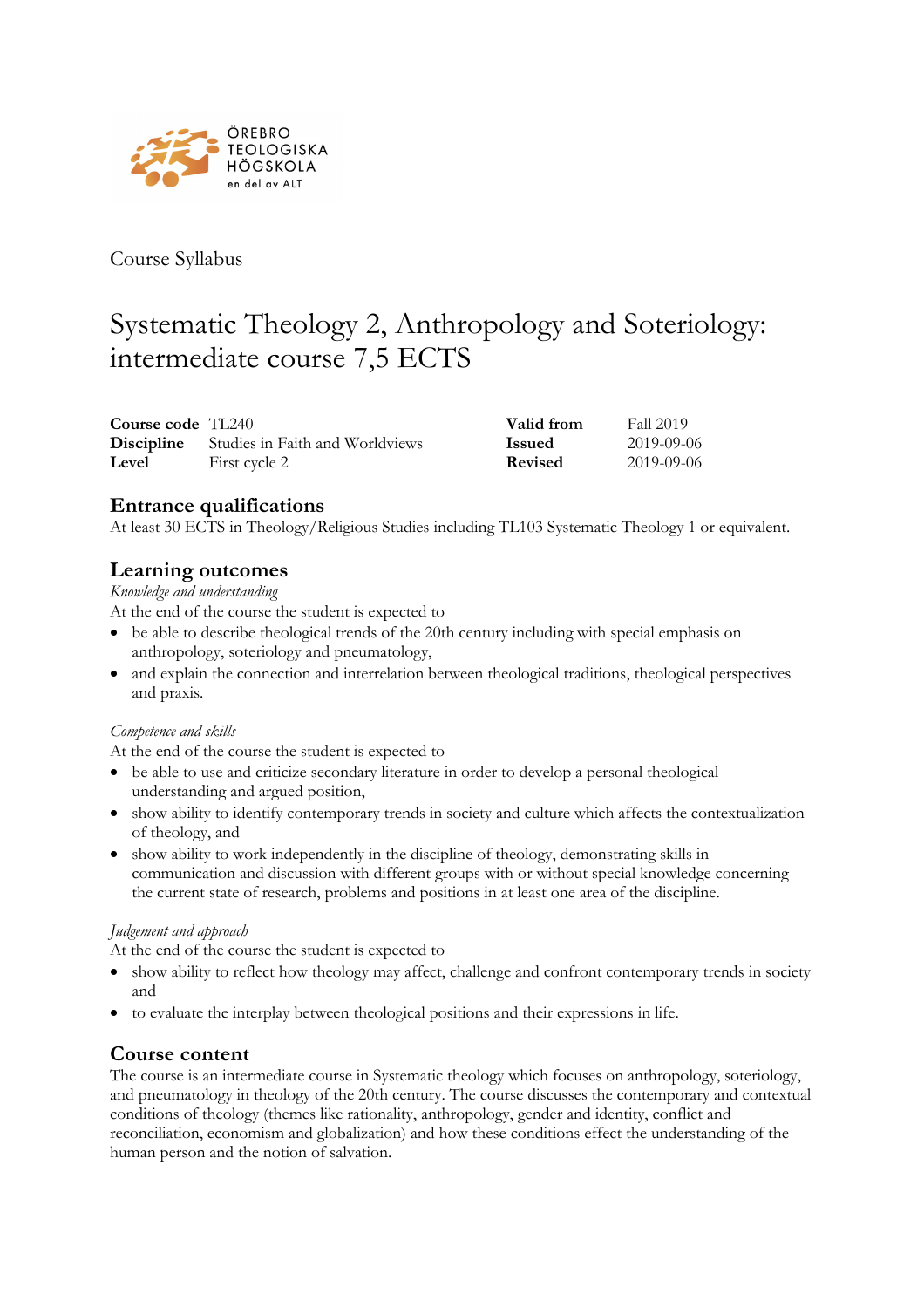## **Course work**

The course literature is discussed and processed in a number of seminars. The examination of the course includes two paper which gives students opportunity to choose their own area of interest in Systematic Theology. Throughout the course, the student trains the ability to creatively form, summarize and communicate theology.

### **Assessment**

Active participation in group seminars which treat course literature and the search of source material. (2 ECTS)

Written paper that presents and discusses contextual theology (3,5 ECTS) Written paper on theology in a selected area (2 ECTS)

# **Grading scale**

Passed with distinction (VG), Passed (G) or Failed (U). Grades can be translated to ECTS grades upon request.

# **Required reading**

McGrath, Alister E., 2016, *Christian Theology: An Introduction. 6th ed.* Oxford: Wiley-Blackwell (ca 300 s).

One of the following contextual theologies (Ca 250 pp) Other choices can be made in dialogue with theachers. Erickson, Millard. 2015. *Introducing Christian Doctrine*. Grand Rapids, MI: Baker Academic. Grenz, Stanley. 2000. *Theology for the Community of God*. Grand Rapids, MI: Eerdmans. Gutiérrez, Gustavo. 1996. *Essential Writings*; James B. Nickoloff, editor. Minneapolis: Fortress Press Hegstad, Harald. 2018. *God, the World, and Hope: An Introduction to Christian Dogmatics*. Wipf & Stock. *Gud, verden og håpet: innføring i kristen dogmatikk*. Oslo: Luther forlag.

Jones, Serene. 2000. *Feminist Theory and Christian Theology: Cartographies of Grace*. Minneapolis: Fortress Press. McIntosh, Mark A. 2008. *Divine Teaching: An Introduction to Christian Theology*. Oxford: Blackwell.

Migliore, Daniel. 2014. *Faith Seeking Understanding: An Introduction to Christian Theology*, 3th ed. Grand Rapids, MI: Eerdmans.

Peters, Ted, 2015. *God - the World's Future: Systematic Theology for a New Era*, 3rd ed. Fortress Press.

Vonday, Wolfgang, 2018. *Pentecostal Theology (T&T Clark Systematic Pentecostal and Charismatic Theology).* T&T Clark.

Yong, Amos. 2014. *Renewing Christian Theology: Systematics for a Global Christianity*. Baylor University Press. Matthew, Michael. *Christian Theology and African Traditions.* Cambridge: The Lutterworth Press. 2013 *In addition, the student searches material for the written assessments (ca. 100 pp.).*

#### **Reference works:**

Briggs, Sheila & Fulkerson, Mary McClintock, red. 2012. *The Oxford handbook of feminist theology*. Oxford: Oxford University Press.

Dyrness, William A., m.fl, red. 2008. *Global Dictionary of Theology.* Downers Grove: IVP Academic.

- Ford, David och Rachel Muers, red. 2006. *The Modern Theologians: An Introduction to Christian Theology since 1918.* Oxford: Blackwell.
- Grenz, Stanley och Roger Olson. 1992/2005. *20-th Century Theology: God and the World in a Transitional Age*. Downers Grove: IVP.
- Kapic, Kelly och Bruce McCormack, red. 2012. *Mapping Modern Theology: A Thematic and Historical Introduction*. Grand Rapids, MI: Baker Academic.

Kristiansen, Staale Johannes & Rise, Svein, red. 2013. *Key Theological Thinkers: From Modern to Postmodern*. Farnham: Ashgate.

McDermott, Gerald Robert, red. 2010. *The Oxford Handbook of Evangelical Theology*. New York: Oxford University Press.

McGrath, Alistair. 2016. *Christian Theology: An Introduction* 6th ed., Oxford: Blackwell.

Simpson, Christopher Ben. 2016. *Modern Christian Theology*. New York: Bloomsbury T&T Clark.

Vanhoozer, Kevin, red. 2005. *The Cambridge Companion to Postmodern Theology*. Cambridge: Cambridge University Press.